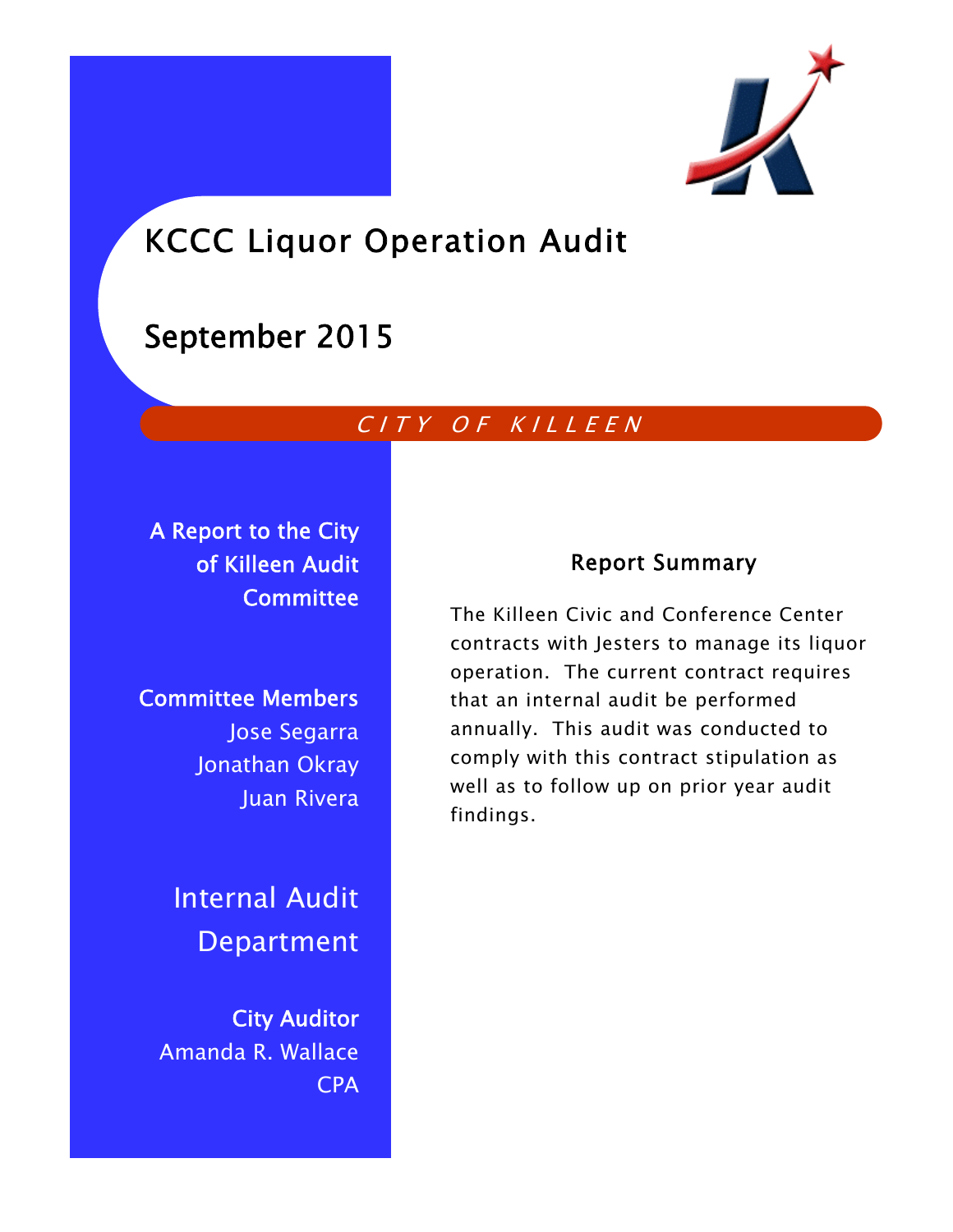### TABLE OF CONTENTS

### APPENDICES

Ī

**-**

| Appendix B: Current Status of Prior Year Audit Recommendations 10 |  |
|-------------------------------------------------------------------|--|

### GOVERNMENT AUDITING STANDARDS COMPLIANCE

This performance audit was conducted in accordance with Generally Accepted Government Auditing Standards. Those standards require that the audit be planned and performed to obtain sufficient, appropriate evidence to provide a reasonable basis for the findings and conclusions based on the audit objectives. I believe that the evidence obtained provides a reasonable basis for the findings and conclusions based on the audit objectives.

### AUDIT STAFF

Amanda R. Wallace, CPA, City Auditor

Office of the City Auditor Killeen City Hall Phone: (254) 501-7685 Email: awallace@killeentexas.gov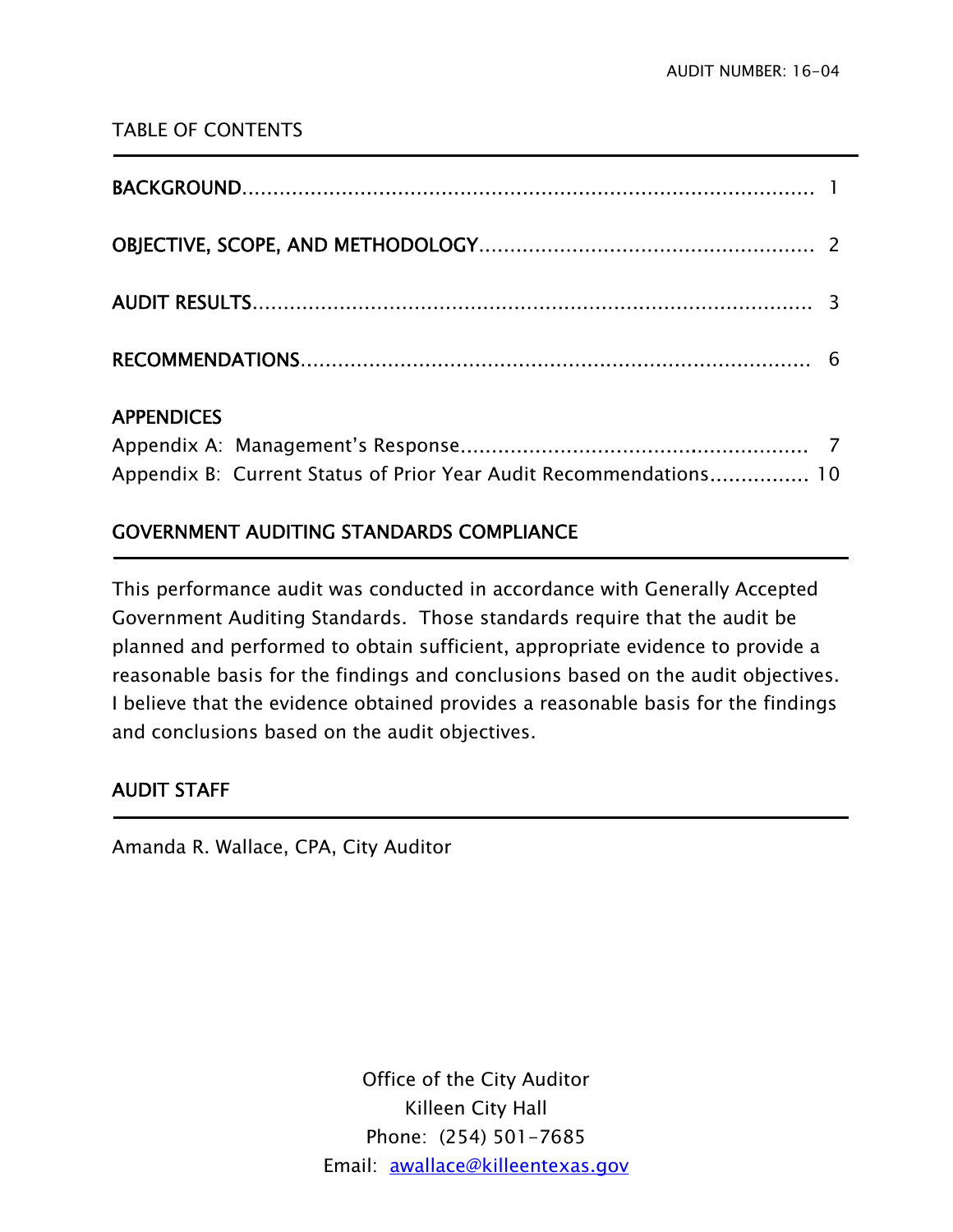

#### AUDIT REPORT **HIGHLIGHTS**

#### Why This Audit Was **Conducted**

This audit was conducted to comply with a contract stipulation and to follow up on prior year audit findings.

#### What Was Recommended

It was recommended that City staff and Jesters implement appropriate review procedures to ensure that the monthly reports are accurate and free of error. The KCCC checking account used in the liquor operation should be closed immediately and an alternate form of payment should be used instead.

August 11, 2016

Mayor and Council,

I am pleased to present this audit of the Killeen Civic and Conference Center (KCCC) liquor operation.

#### BACKGROUND

- The City of Killeen contracts with Jesters, an outside company, to manage the City's liquor operation at the KCCC.
- KCCC staff oversees the contract.
- The City provides all of the supplies for the operation, including liquor, beer, wine, sodas, cups, etc.

#### OBJECTIVE AND SCOPE

The objective of the audit was to determine whether KCCC implemented the necessary controls needed to safeguard the City's assets as recommended in prior year audits. The audit scope included the liquor operations between September 2014 and September 2015.

#### WHAT WAS FOUND

The audit revealed multiple errors on the monthly inventory reports that were not investigated and corrected in a timely manner. The lack of adequate review procedures has allowed the errors to continue without notice. Adequate review is essential to ensuring that reports are accurate and free of error.

Additionally, the KCCC checking account that has historically been utilized to purchase necessary items for the liquor operation does not comply with City Charter requirements, and should be closed immediately.

I appreciate the cooperation and assistance I received from the KCCC staff during this audit.

ananda Z. Wallace

Amanda R. Wallace, City Auditor

## September 2015 **September 2015** September 2015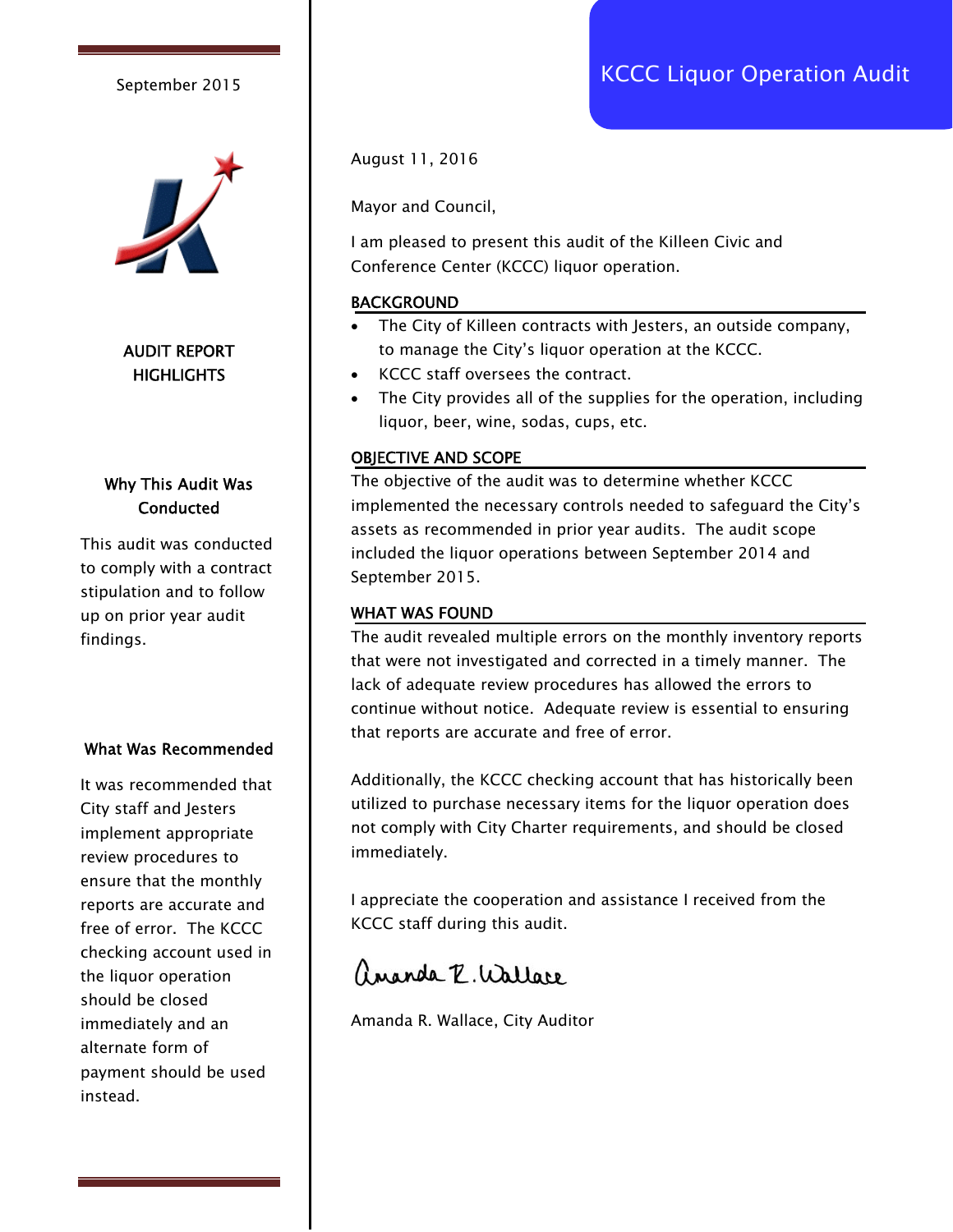#### **BACKGROUND**

j

The City of Killeen maintains a liquor license or permit with the Texas Alcoholic Beverage Commission (TABC), which allows for the sale and distribution of alcohol at the Killeen Civic and Conference Center. The City also maintains a caterer's permit, which allows for the sale and distribution of alcohol at other facilities as long as TABC approval is obtained prior to each event.

The City of Killeen contracts with Jesters to manage its mixed beverage service at the Killeen Civic and Conference Center (KCCC) as well as each catered event. KCCC staff oversees the contract and ensures that the City's assets are safeguarded and that complete records of the operation, including all tax records and returns, are maintained.

According to the aforementioned contract, Jesters provides management, supervision, and direction of the operation in a manner that is in accordance with standards comparable to those prevailing in other first-class mixed beverage operations in Texas. Such management services include, without limitation, serving beverages, both alcoholic and non-alcoholic, to the City's customers in accordance with their needs, and maintaining all records and financial information required by the TABC.

The City procures all alcoholic and non-alcoholic beverages, supplies, equipment, and outside services which are directly related to the service of alcoholic beverages, and also retains full authority and control over the purchase and storage of alcoholic beverages.

Jesters collects and is accountable for all cash receipts from the operation, and is responsible for any losses that occur between collection of the cash and delivery of the cash to the City.

The City pays Jesters monthly, as compensation, 40% of the gross receipts realized by the City for alcoholic beverage service charges.

1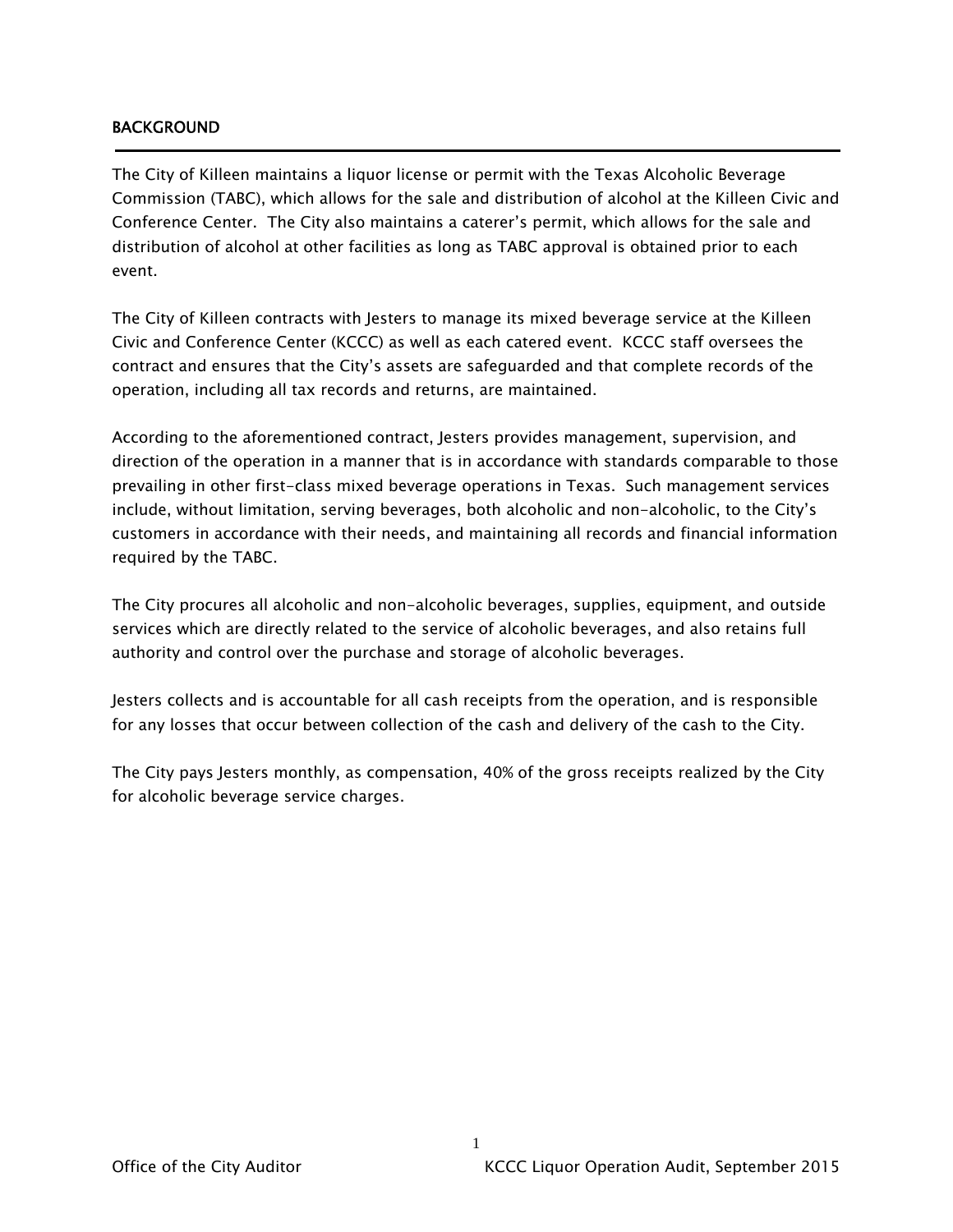#### OBJECTIVE, SCOPE, AND METHODOLOGY

The KCCC Liquor Operation Audit was conducted in order to comply with a contract stipulation as well as to follow up on the findings noted in prior year audit reports. This audit was also included in the FY2016 Audit Plan, as presented to the City Council and the Audit Committee.

#### **Objective**

The objective of the audit was to determine whether KCCC implemented the necessary controls needed to safeguard the City's assets as recommended in prior year audits.

#### Scope

The audit scope included the liquor operations between September 2014 and September 2015.

#### Methodology

To accomplish the audit objective, the following steps were performed:

- Conducted interviews with KCCC staff and obtained information on policies and procedures as well as staff responsibilities.
- Obtained and tested data from KCCC staff relating to the management of the alcohol operation.
- Analyzed supporting documentation to determine whether the policies and procedures were adhered to.
- **Analyzed policies to determine effectiveness.**
- Considered fraud, waste, and abuse as related to the audit objective.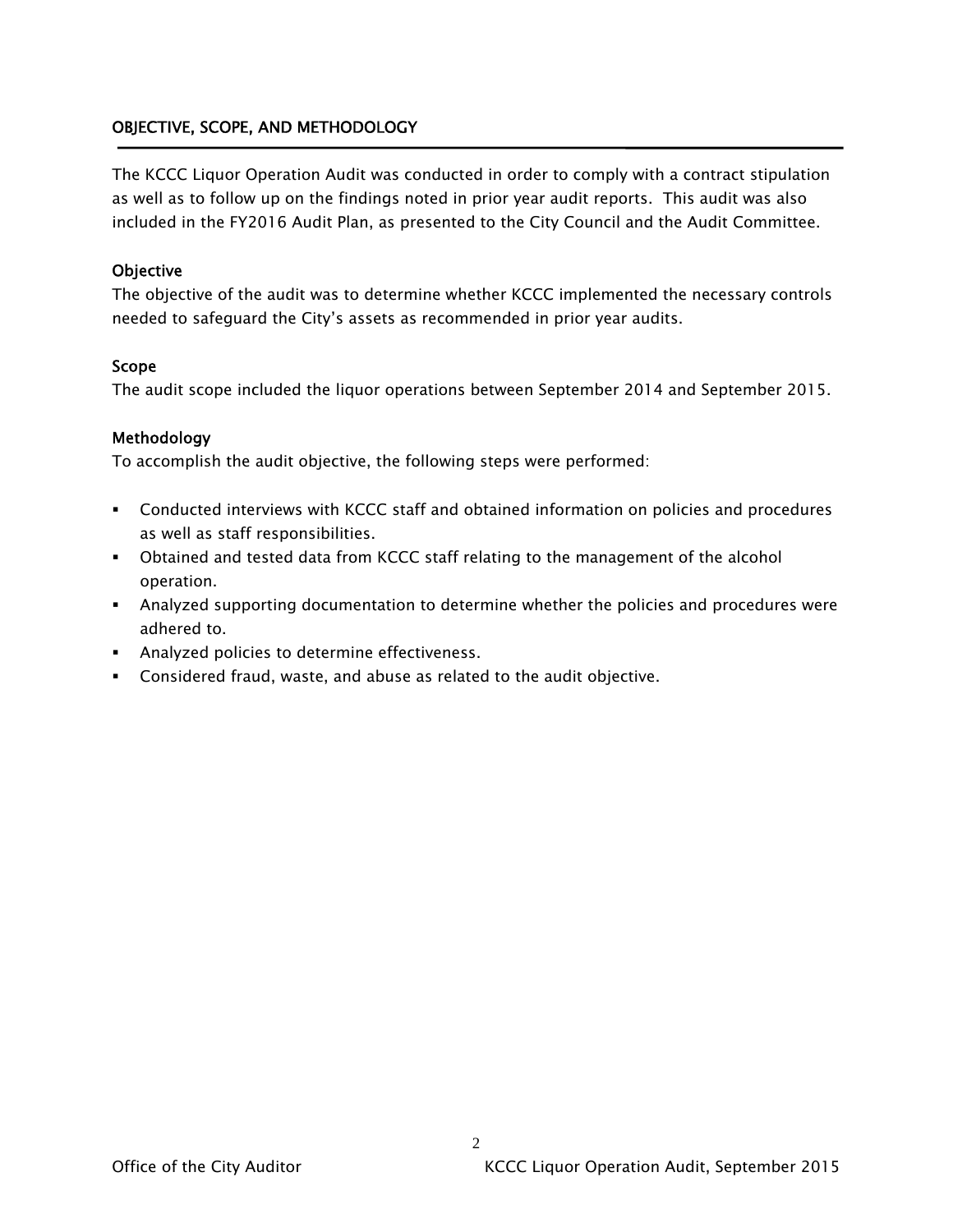#### AUDIT RESULTS

Ī

The procedures in place were reviewed with KCCC staff and an overall understanding of the policies and procedures was obtained in order to perform the audit.

A randomly chosen sample of 15 events with alcohol was tested during the audit. For each of these 15 events, the supporting documentation was reviewed, which included register tapes reporting the amount of sales for each event as well as the deposit that was received for each event. The auditor verified the number of register tapes for each event in comparison with KCCC records regarding the number of bars for each event. The auditor also verified that the deposit that was received agreed to the total sales as reflected on the register tapes.

Five months were selected at random to test with regard to inventory records and monthly deposit records – September and November of 2014, and April, June, and August of 2015. In these five months, the monthly revenue report provided by Jesters was compared to the final inventory reports provided by Jesters, and all purchases were traced to the inventory reports.

An inventory analysis was completed during the audit for each month from September 2014 through September 2015. Each month was reviewed with regard to the sales reported, deposits received, spills reported, and any variance between the sales and the deposits. The completed analysis revealed negative variances in 6 of the 13 months in the audit period, which means that the cash received during these months was reported to be less than the amount of sales.

#### Finding 1: April 2015 purchases were not reflected correctly on the inventory report.

As part of the City's agreement with Jesters to manage the liquor operation at the KCCC, Jesters provides monthly inventory reports that reflect beginning inventory, plus any purchases, minus ending inventory at month-end to calculate the number of servings sold for each product. This is multiplied by the price charged per serving to ascertain the calculated expected sales. As noted above, April 2015 was one of the months selected to test for completeness in including all purchases on the inventory report. In testing April purchase invoices, it was noted that the purchases for three separate products were not accurately reported on the inventory report which resulted in a variance of \$1,790.79 between the calculated expected sales and the amount of cash received for the month.

#### Finding 2: There were errors in the sales calculations for the months of June, July and August.

In analyzing the monthly inventory reports, it was noted that for three months – June, July, and August of 2015, the calculated expected sales for several different liquors and wines were not calculated correctly, resulting in inaccurate variances for each month. The errors for these months included reporting negative calculated expected sales and failing to properly utilize the excel spreadsheet formulas in calculating expected sales.

3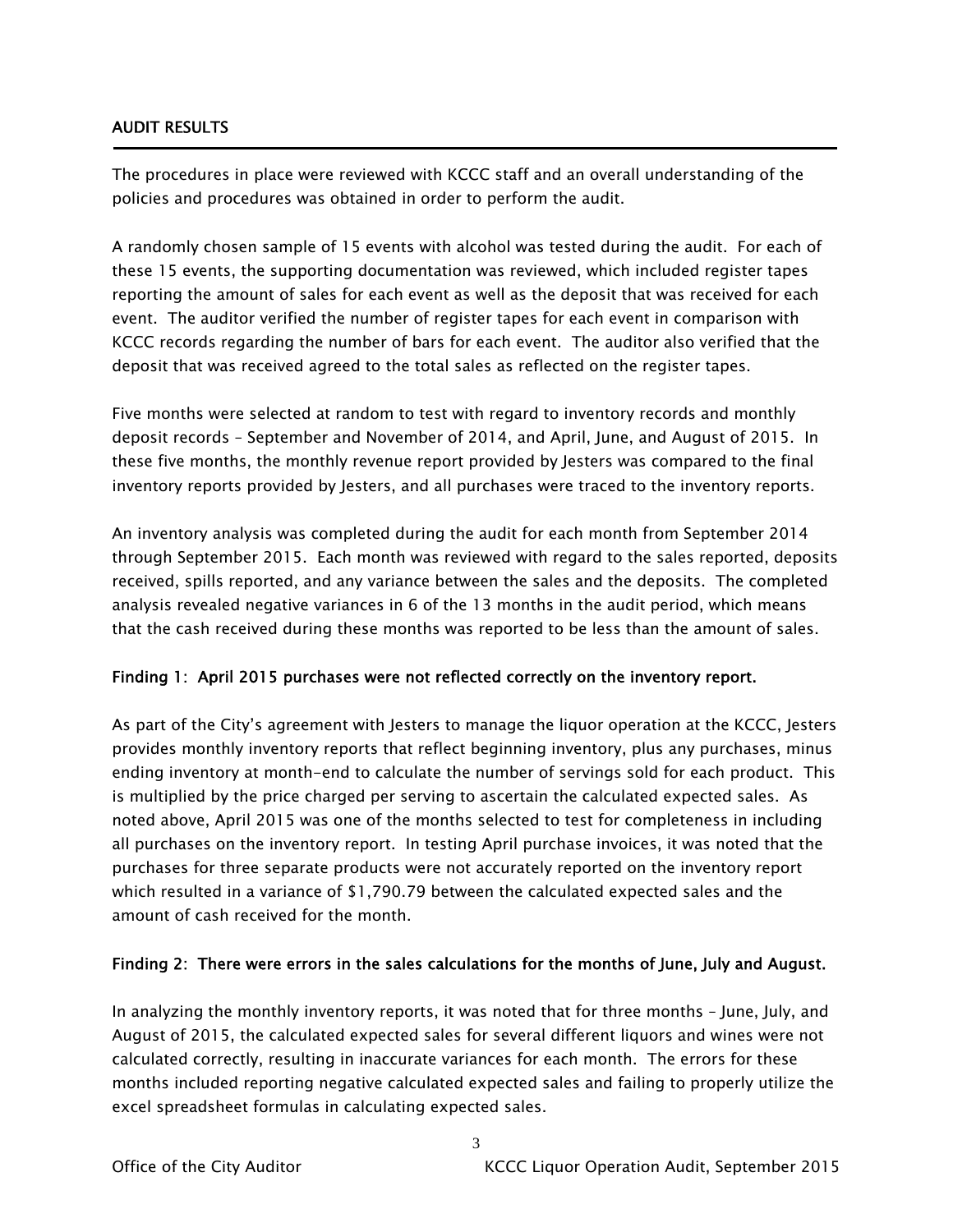#### Finding 3: Large variances were not investigated and/or corrected.

The variances reported between calculated expected sales and the amount of cash received for the month were 10% of sales or greater for the months of November 2014, and February and August of 2015. Two of these were negative, meaning that the cash received totaled an amount less than the sales reported. There was no documented effort noted in the audit to determine the cause of these large variances.

#### Finding 4: Beginning inventory does not consistently agree to the ending inventory from the prior month.

The beginning inventory for any given month should agree to the ending inventory from the prior month. The beginning inventory for the months of March and June 2015 did not agree to the ending inventory from the prior month. It does, however, agree to the actual inventory counts, which means there is either an error in the inventory report, or an error in the actual inventory counts. For the month of September 2015, the beginning inventory does not agree to the ending inventory from the prior month or the actual inventory counts.

#### Finding 5: Revenue reported on Mixed Beverage Tax report for August 2015 does not agree to revenue as reported on inventory report.

According to Texas statute, all mixed beverage and private club permit holders are required to remit to the State Comptroller a 6.7% gross receipts tax on mixed beverage sales each month. In addition to this, an 8.25% mixed beverage sales tax is also required to be remitted to the State Comptroller each month. In comparing the Mixed Beverage Tax reports to the revenue as reported by Jesters on the inventory reports, it was noted that, for the month of August 2015, the revenue for liquor as presented on the Mixed Beverage Tax report was \$1,899 more than the revenue as presented on Jesters inventory report.

#### Finding 6: KCCC's checking account does not meet City Charter requirements.

Article VII, Section 78 of the City Charter requires that all City disbursements be signed by the City Manager and the Director of Finance. The KCCC has historically paid its invoices for the liquor operation purchases by check using a separate checking account since the vendors usually require payment upon delivery. This separate checking account does not meet the referenced Charter requirement; therefore, it must be closed immediately.

4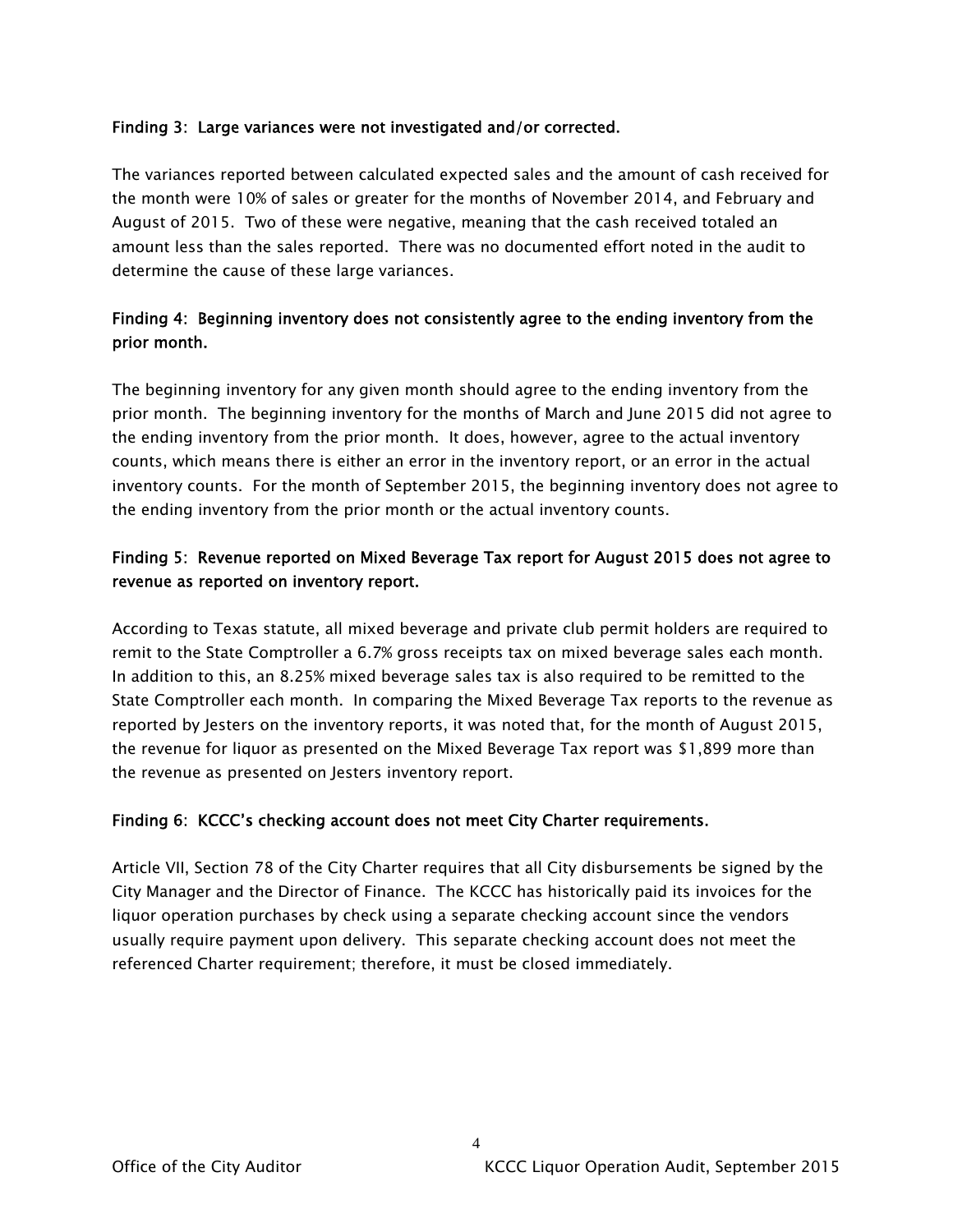#### Observation 1: Cost of Goods Sold should be evaluated.

Cost of Goods Sold (COGS) is an important aspect of financial reporting with regard to the sale of inventory. Inventory is recorded as a balance sheet item at the time of purchase. Only when the inventory is sold is it then reported on the income statement as an expenditure, COGS. Jesters prepares a monthly inventory report, which includes cost of goods sold calculations for each inventoried product. Because prices fluctuate throughout a single month for each product, it is difficult to determine the true cost of goods sold on a report that is prepared manually once every month. Without utilizing an inventory software to track the price paid for each product on any given day, the cost of goods sold calculation is ultimately an estimate.

I recommend reviewing the prices paid on a regular basis, such as monthly or bimonthly. Prices should be updated on the inventory spreadsheet as often as they are reviewed. A more ideal recommendation, dependent upon available funds, is to utilize an inventory software. This is available through Quickbooks, which is already utilized by KCCC. This would reduce the recurring manual errors in the inventory reports and would allow for more accurate financial reports.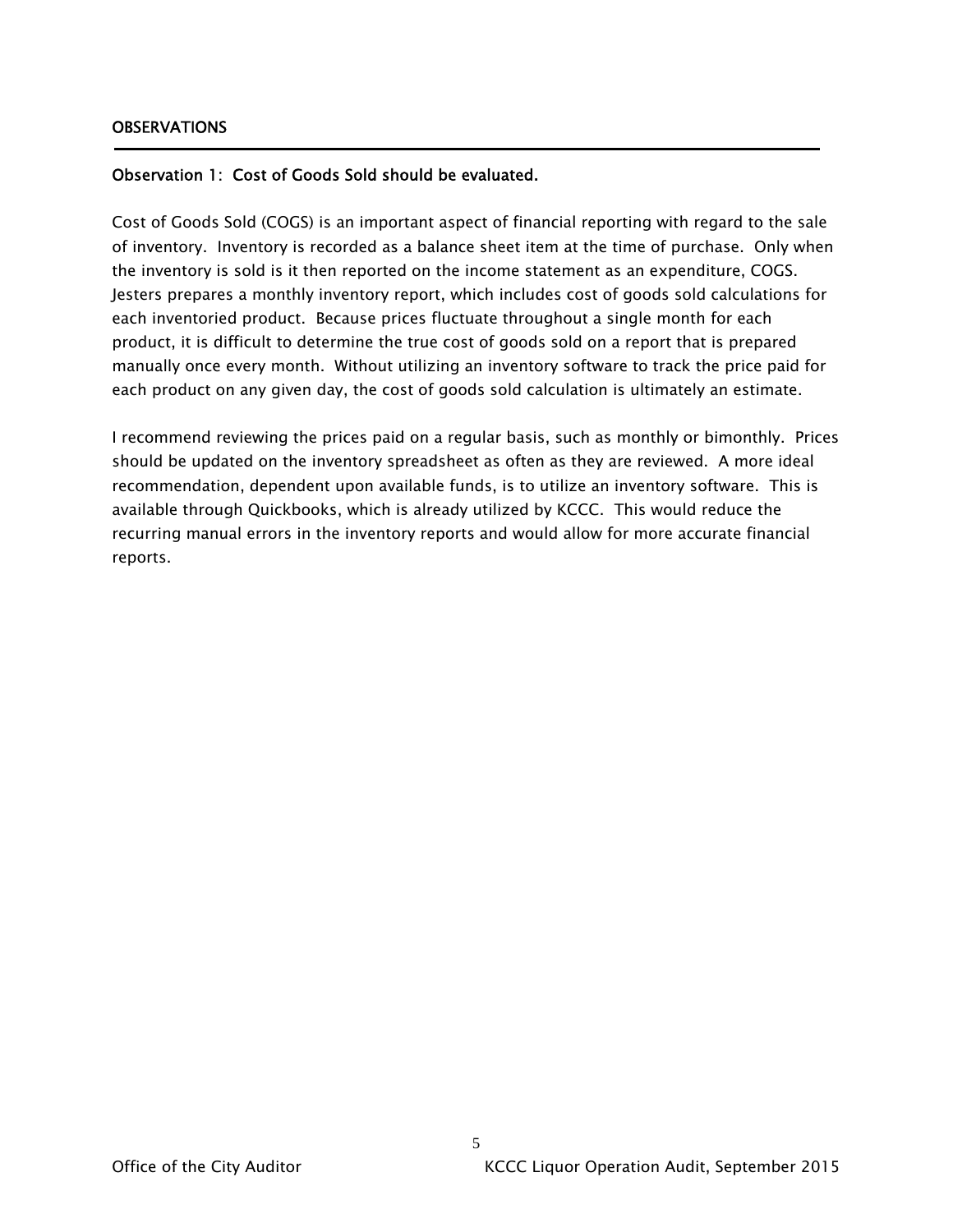#### RECOMMENDATIONS

The recommendations listed below are a result of the audit effort and are subject to the limitation of the scope of the audit. I believe that these recommendations provide reasonable approaches to help resolve the issues identified. I also believe that operational management is in a unique position to best understand their operations and may be able to identify more efficient and effective approaches, and I encourage them to do so when providing their responses to the recommendations. As such, I strongly recommend the following:

- 1. All purchases should be reflected on the corresponding months' inventory report. Adequate review procedures should be implemented to ensure that all purchases are included.
- 2. Staff should be aware of red flags, such as negative sales figures, so that errors can be corrected timely. Adequate review procedures should be implemented to ensure that calculations are accurate.
- 3. Variances in excess of 10% should be investigated timely and documented properly. If a large variance is the result of errors in reporting, then the errors should be corrected.
- 4. The beginning inventory for each product should agree to the ending inventory of the prior month. Any deviations from this are errors and should be corrected.
- 5. The Mixed Beverage Tax report should agree to the revenue report as submitted by Jesters as well as the inventory report as submitted by Jesters.
- 6. The KCCC checking account must be closed immediately. An alternate form of payment should be used for all liquor operation purchases.

6

See Appendix A for Management's Response to each recommendation.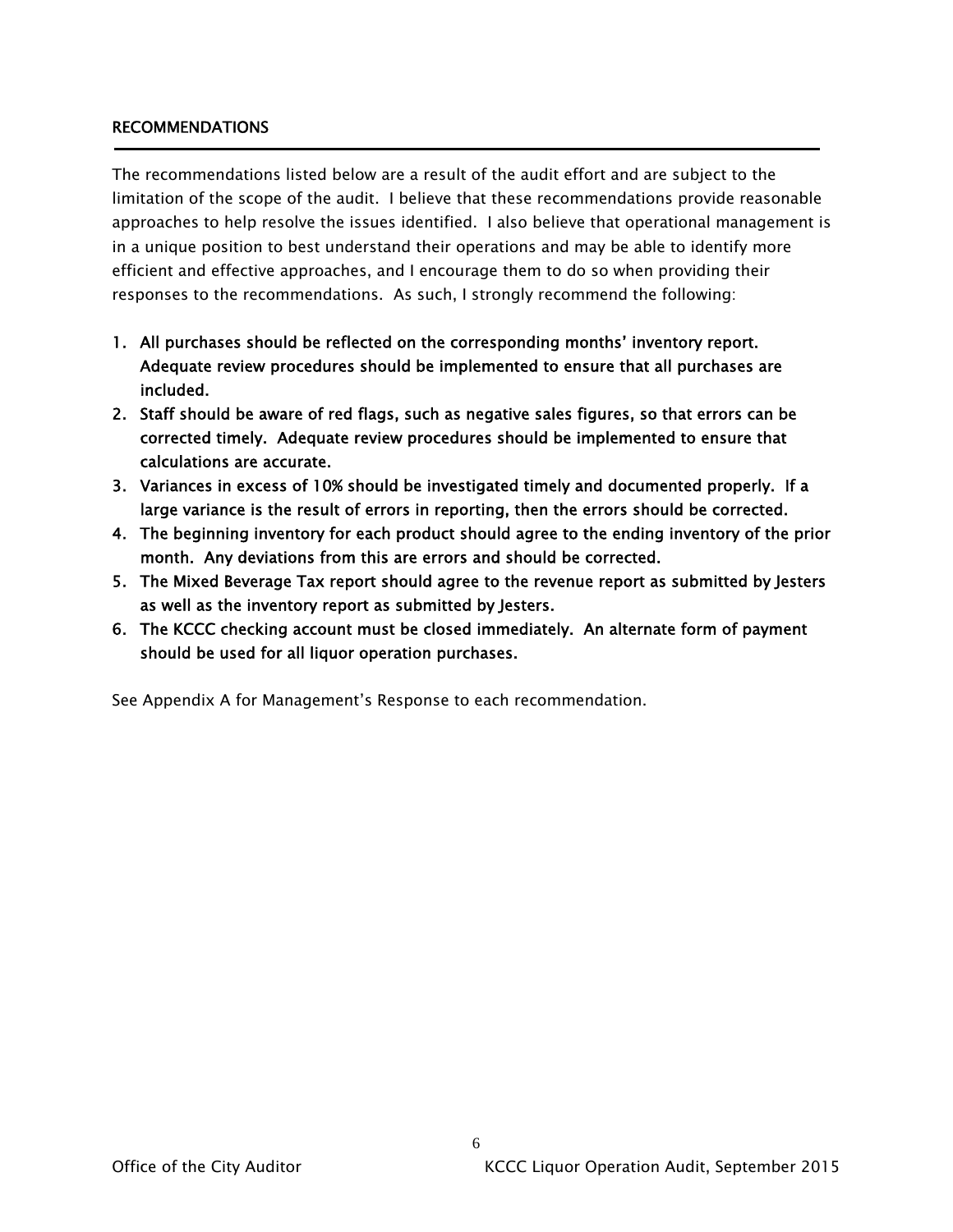j

#### MANAGEMENT'S RESPONSE



**INTEROFFICE MEMORANDUM** 

Lillian Ann Farris - Interim City Manager TO:

FROM: Leslie K. Hinkle, Executive Director of Community Development

DATE: June 17, 2016

SUBJ: Management Response to 2015 KCCC Liquor Operation Audit

Attached for your review is the management response for the findings outlined in the KCCC Liquor Operation Audit for 2015. KCCC staff and I have met with the Internal Auditor and understand the concerns listed and are making the changes noted in the responses.

If you have any questions, please do not hesitate to contact me.

Decert-Heulee 1

Leslie Hinkle, Executive Director of Community Development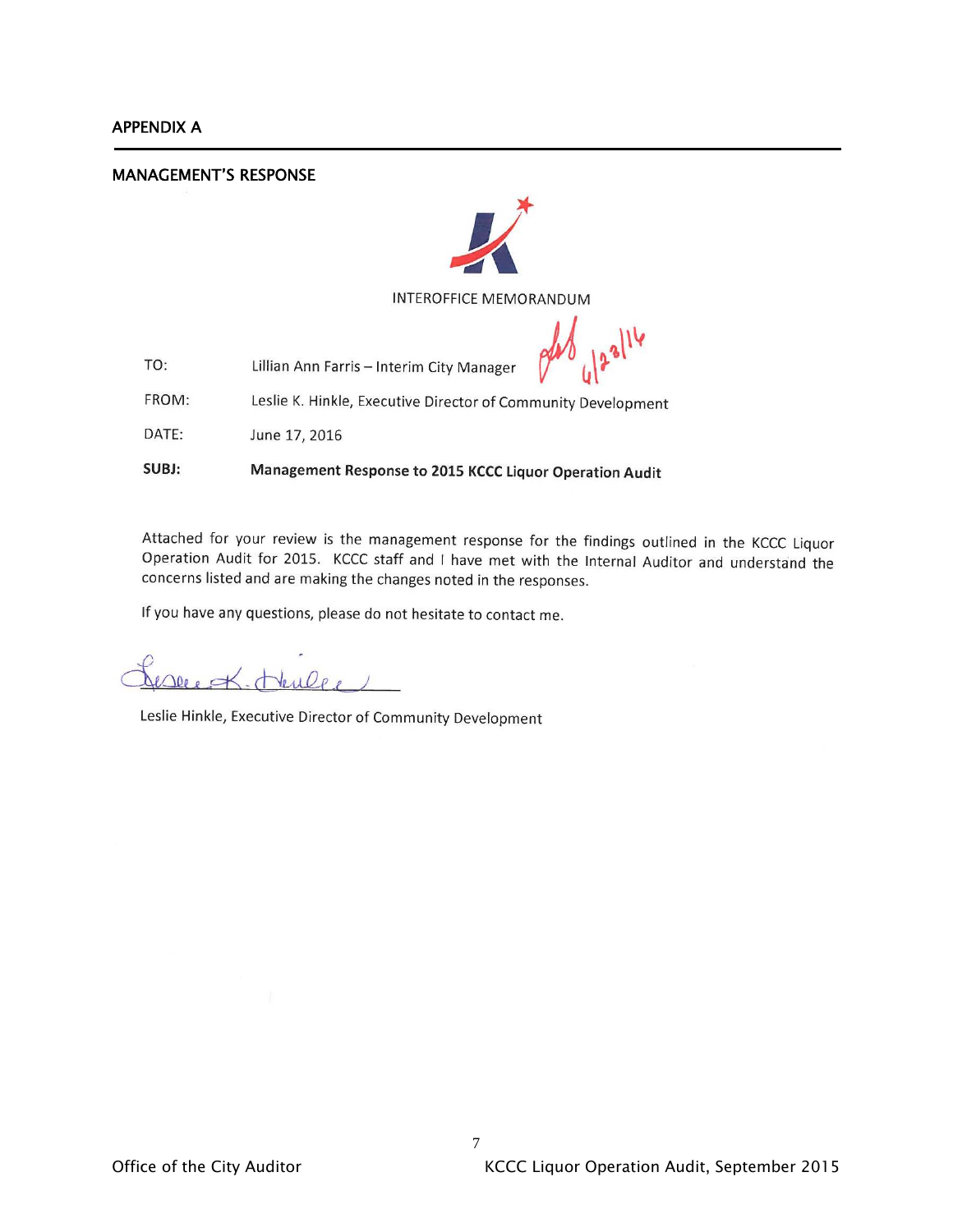1. April 2015 purchases were not reflected correctly on the inventory report.

Staff of KC3 and Jesters will review the pricing on a regular basis. We are meeting with Jester's to recommend they purchase a laptop or tablet with an inventory software program that will remain on site at the KCCC. This will allow inventory to be done and tracked regularly. This will reduce the recurring manual errors on the inventory reports. Also, when cash is turned in the next business day, KC3 staff will review the inventory report from previous events. Double checking the entries before entering the data into the spreadsheet will eliminate the human error made when entering the data late at night after all bars are closed out. Staff will also review all invoices to ensure accuracy in the inventory reports received.

2. There were errors on the sales calculation for the months of June July and August 2015

Staff will review sales figures on a regular basis to ensure that there are no negative sales. Going to an automated system instead of a manual one should reduce errors in the future.

3. Large variances were not investigated and/or corrected.

Variances in excess of 10% will be investigated and responded to in a timely manner. Some of the variances are due to the size of glass or container used for pouring wine. Red wine should receive 4 ounce pours and white wine should receive 6 ounce pours. With no markings on the glassware, it is up to the bartenders to use their judgement in pouring; this has been noted for some of the variances. We are moving to marked glassware that has the ounce lines indicated on the glass. This should decrease variances in pours.

4. Beginning inventory does not consistently agree to the ending inventory from the prior month.

When the new management agreement with Jesters was approved in March 2016, we instituted inventories to be completed at the end of each bar event. We also will be developing an improved spreadsheet for the inventory control and used throughout the reporting. Again, human error will be reduced. An old excel spreadsheet from years ago was being copied and pasted over and over again and some of the formulas are not accurate.

5. Revenue reported on Mixed Beverage Tax report for August 2015 does not agree to the revenue as reported on the inventory report.

Staff will ensure that the revenue reports submitted by Jesters and the inventory reports match the Mixed Beverage Tax report. Having software for inventory control will reduce errors in reporting.

6. KCCC's checking account does not meet City Charter requirements.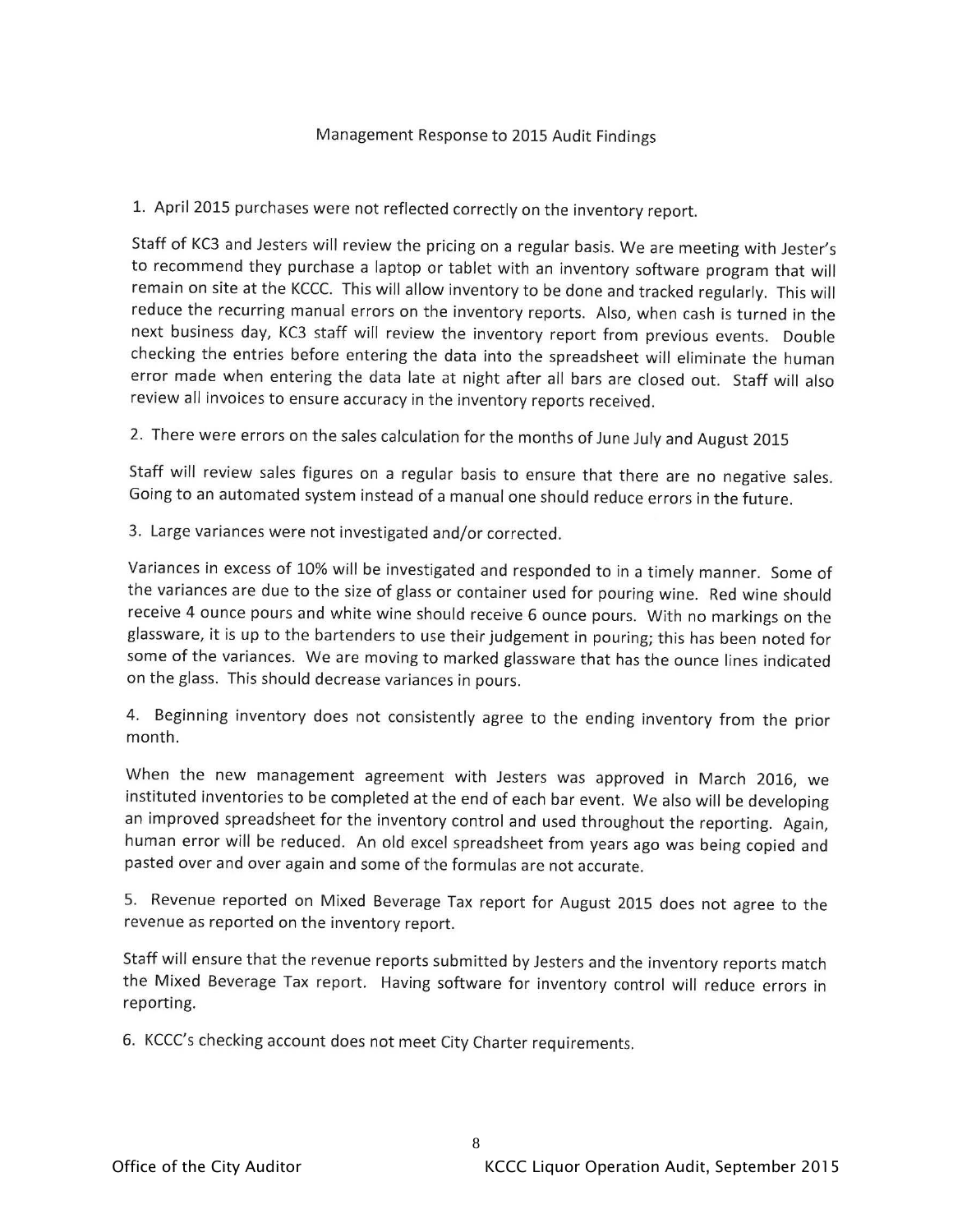The purchase of alcohol, beer and related goods has been obtained by check using a separate checking account. This has been the procedure for the past 14 years. Once we were made aware from the City Auditor that this is a violation of City Charter, we initiated the process of obtaining a P-card just for the purchase of alcohol and related items; however, the distributors will not accept P-cards for purchase. All wholesale distributors work with an electronic funds transfer system that moves funds directly from our bank account to theirs. This will also process alcohol invoices for electronic payment according to each invoice due date reducing the delivery time and assuring State liquor law compliance.